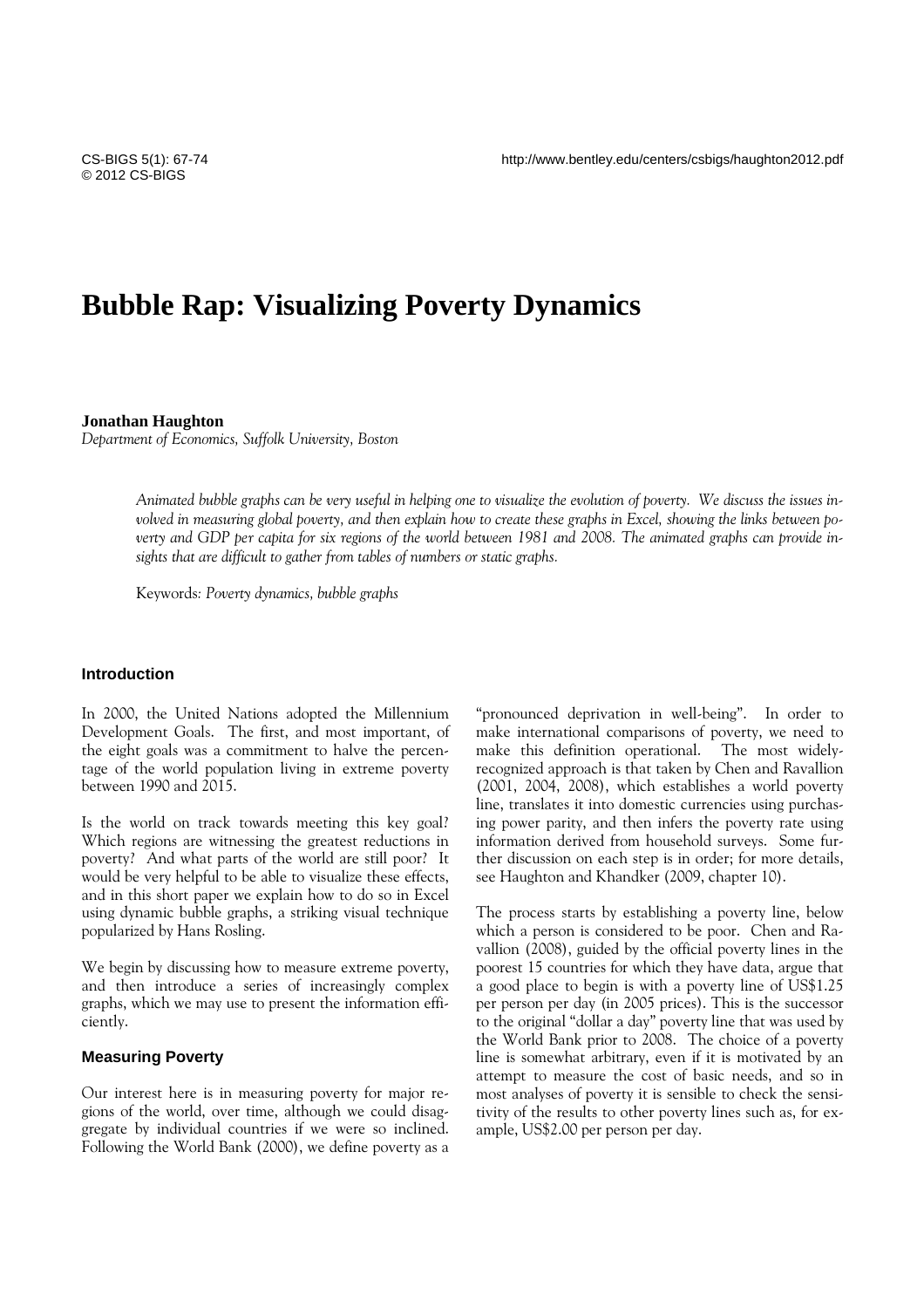Given a poverty line, we now need to compute the equivalent value in local currency units. For this it is not appropriate to use the market or official exchange rate, because this is a poor guide to purchasing power: consumer prices are systematically higher in richer than in poorer countries (the Penn effect, often traced primarily to the Balassa-Samuelson effect; Balassa 1964, Samuelson 1964). Thus, for instance, a dollar in the U.S. buys less than a dollar converted into 52 rupees (the exchange rate in January 2012) and spent in India. A solution is to convert dollars into other currencies in such a way as to reflect purchasing power parity (PPP); with such an adjustment, perhaps the US dollar would be worth a hundred rupees, for example. This requires an enormous effort to gather data on prices in countries around the world; the International Comparison Project, run by the United Nations and the University of Pennsylvania, expanded and revised the computations of PPP for 2005, and these are the conversion rates that the World Bank used to turn the US\$1.25 poverty line into local-currency equivalents for 2005 (Penn World Tables ver. 6.3: see http://pwt.econ.upenn.edu/php\_site/pwt\_index.php ).

Having translated the universal poverty line into local currencies for 2005, Chen and Ravallion (2008) then use local consumer price indexes to establish the poverty lines for other years. Then, for the years in which the information was collected, they use measures of consumption or income per capita from household survey data – or, more frequently, published tabulated data to which a distributional curve may be fitted – to compute the poverty rates for as many countries and years as there are available surveys. The national measures of poverty are then established, by interpolation if necessary, for every third year, starting in 1981, and aggregated to the global level.

A typical set of results from this exercise is shown in Table 1, generated by the World Bank's PovcalNet, which in turn implements the method used by Chen and Ravallion, updating the information periodically.

We see clearly from Table 1 that the percentage of people in less-developed countries living on less than US\$1.25 per person per day fell by more than half between 1981 and 2008, from 52% to 22%. The poverty rate fell dramatically in East Asia after 1981, mainly due to economic growth in China. Until the late 1990s, poverty rates continued to rise in Sub-Saharan Africa, but since then they have been falling there, and in every other major region of the world. Using a poverty line of US\$2.00 a day, poverty also fell over time, although less dramatically than the extreme poverty represented by the US\$1.25 per day standard.

The method used by Chen and Ravallion is the only practical approach to measuring worldwide poverty, but it is not without its critics. The PPP exchanges rates should, in principle, reflect just the cost of living of the poor, not of the population in general, but this is not done in practice. The measures of PPP exchange rates are themselves subject to measurement error, and are not very stable over time (Pogge and Reddy 2003). Household survey data typically underestimate consumption and income, which will typically overstate the poverty rate. And the US\$1.25-a-day poverty line does not have a solid foundation in welfare theory; it does not, for instance, seem to track the cost of basic needs very well (Reddy et al. 2006). Despite these problems, the most satisfactory alternative – asking each country to measure poverty using a cost-ofbasic-needs approach – is still impractical. So in what follows we use, *faute de mieux*, the estimates based on the Chen and Ravallion methodology.

**Table 1.** Percentage of Population in Less-Developed Countries Living on less than US\$1.25/person/day

|                                 | 1981  | 1984           | 1987  | 1990  | 1993  | 1996  | 1999  | 2002  | 2005  | 2008  |
|---------------------------------|-------|----------------|-------|-------|-------|-------|-------|-------|-------|-------|
| East Asia and Pacific           | 77.2  | 65.0           | 54.1  | 56.2  | 50.7  | 35.9  | 35.6  | 27.6  | 17.1  | 14.3  |
| of which: China                 | 84.0  | 69.4           | 54.0  | 60.2  | 53.7  | 36.4  | 35.6  | 28.4  | 16.3  | 13.1  |
| Europe and Central Asia         | 1.9   | 1.6            | 1.5   | 1.9   | 2.9   | 3.9   | 3.8   | 2.3   | 1.3   | 0.5   |
| Latin America & Caribbean       | 11.9  | 13.8           | 12.0  | 12.2  | 11.4  | 11.1  | 11.9  | 11.9  | 8.7   | 6.5   |
| Middle East & N. Africa         | 9.6   | 8.0            | 7.1   | 5.8   | 4.8   | 4.8   | 5.0   | 4.2   | 3.5   | 2.7   |
| South Asia                      | 61.1  | $\degree$ 57.4 | 55.3  | 53.8  | 51.7  | 48.6  | 45.1  | 44.3  | 39.4  | 36.0  |
| of which: India                 | 59.8  | 55.5           | 53.6  | 51.3  | 49.4  | 46.6  | 44.8  | 43.9  | 41.6  | 34.5  |
| Sub-Saharan Africa              | 51.5  | 55.2           | 54.4  | 56.5  | 59.4  | 58.1  | 57.9  | 55.7  | 52.3  | 47.5  |
| Less-Developed Countries (LDCs) | 52.2  | 47.1           | 42.3  | 43.1  | 41.0  | 34.8  | 34.1  | 30.8  | 25.1  | 22.4  |
| LDC population, million         | 3,715 | 3,943          | 4,185 | 4,433 | 4,665 | 4,891 | 5,115 | 5,328 | 5,537 | 5,746 |
| Memo Items (all LDCs):          |       |                |       |       |       |       |       |       |       |       |
| US\$1/day poverty line          | 41.6  | 34.7           | 30.1  | 30.8  | 28.6  | 23.5  | 23.1  | 20.6  | 16.0  | 14.0  |
| US\$2/day poverty line          | 69.6  | 67.9           | 64.7  | 64.6  | 63.0  | 58.6  | 57.4  | 53.4  | 46.9  | 43.0  |
| US\$2.50/day poverty line       | 74.9  | 74.2           | 72.2  | 71.7  | 70.6  | 67.5  | 66.2  | 62.5  | 56.6  | 52.4  |
|                                 |       |                |       |       |       |       |       |       |       |       |

*Source:* PovcalNet; accessed July 20, 2012.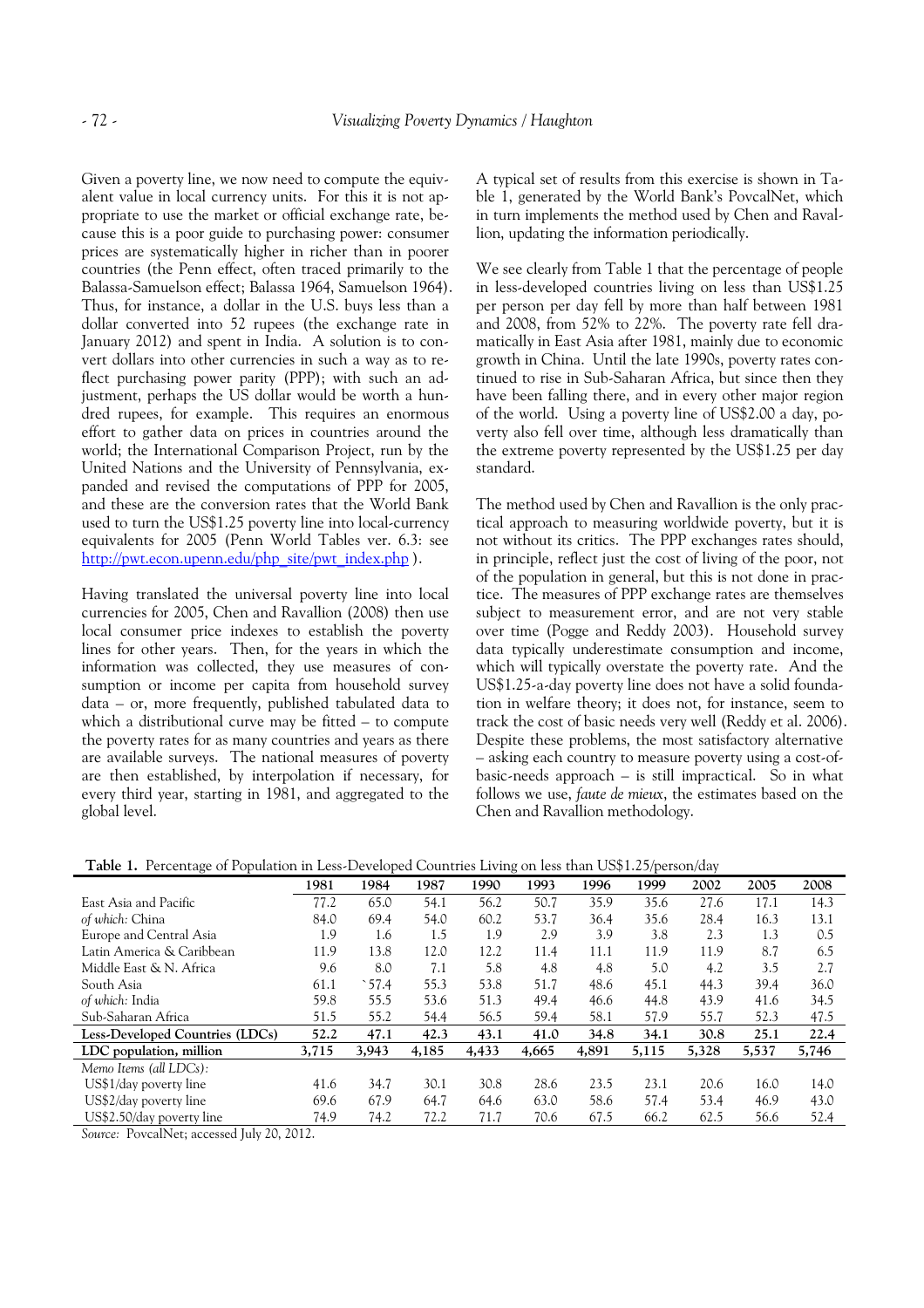

**Figure 1.** Headcount Poverty Rates over Time for Six Regions *Notes*. EAP: East Asia and Pacific. ECA: Eastern Europe and Central Asia. LAC: Latin American and the Caribbean. MNA: Middle East and North Africa. SAS: South Asia. SSA: Sub-Saharan Africa.

## **Picturing Poverty: Snapshots**

Table 1 is informative, but not entirely satisfactory. For instance, it does not tell us where most of the world's poor live; nor does it help us understand the possible association of poverty with income levels. To do this, we could present more tables that summarize data; alternatively, in the spirit of Alan Gelman's admonition to make more use of visual data exploration (Gelman et al. 2002), we could develop the analysis using graphs.

A good place to start is with a line graph that shows the poverty rate for each region over time (Figure 1). Although somewhat cluttered, the key messages jump out more easily here than they do from Table 1: rapidly falling poverty in East Asia, a moderate drop in South Asia, and little change in Sub-Saharan Africa until after 1999.

A two-way graph is more useful when we are trying to associate one variable with another, as in Figure 2, where the headcount poverty rate in 1981 (left panel) and 2008 (right panel) is shown on the vertical axis, and Gross Domestic Product (GDP) per capita, in PPP dollars on the horizontal axis. The link between poverty and income (as measured by GDP/capita) is striking: not surprisingly, as income rises, poverty falls. The most interesting anomaly here may be the relatively high poverty rate, given its income level, for Latin America and the Caribbean, which is a region where most countries have high levels of inequality internally.

Figure 3 represents an improvement on Figure 2, although the two graphs have the same variables on the Xand Y-axis. The difference is that each bubble in Figure 3 shows the *number* of poor people. This makes a big different to our appreciation of the extent of poverty: In 1981, the greatest pool of poor people was in East Asia, mainly China (the large red bubble in the left panel), but by 2008 the number of poor East Asians had dropped sharply. On the other hand the number of poor Africans rose sharply over the period, the result of a rising poverty rate in the first two decades of the period under consideration, coupled with a rapidly-rising population.

#### **Picturing Poverty: Movement**

The bubble plots in Figure 3 could be made better yet if they were animated, so that we could see the changes in poverty rates, the number of poor, the location of poverty, and average incomes, over time. That is five dimensions at once!

Hans Rosling had developed some wonderful animated bubble charts, which he has used to communicate his ideas with real flair. On his Gapminder site On his Gapminder site (http://www.gapminder.org/ ) one can create moving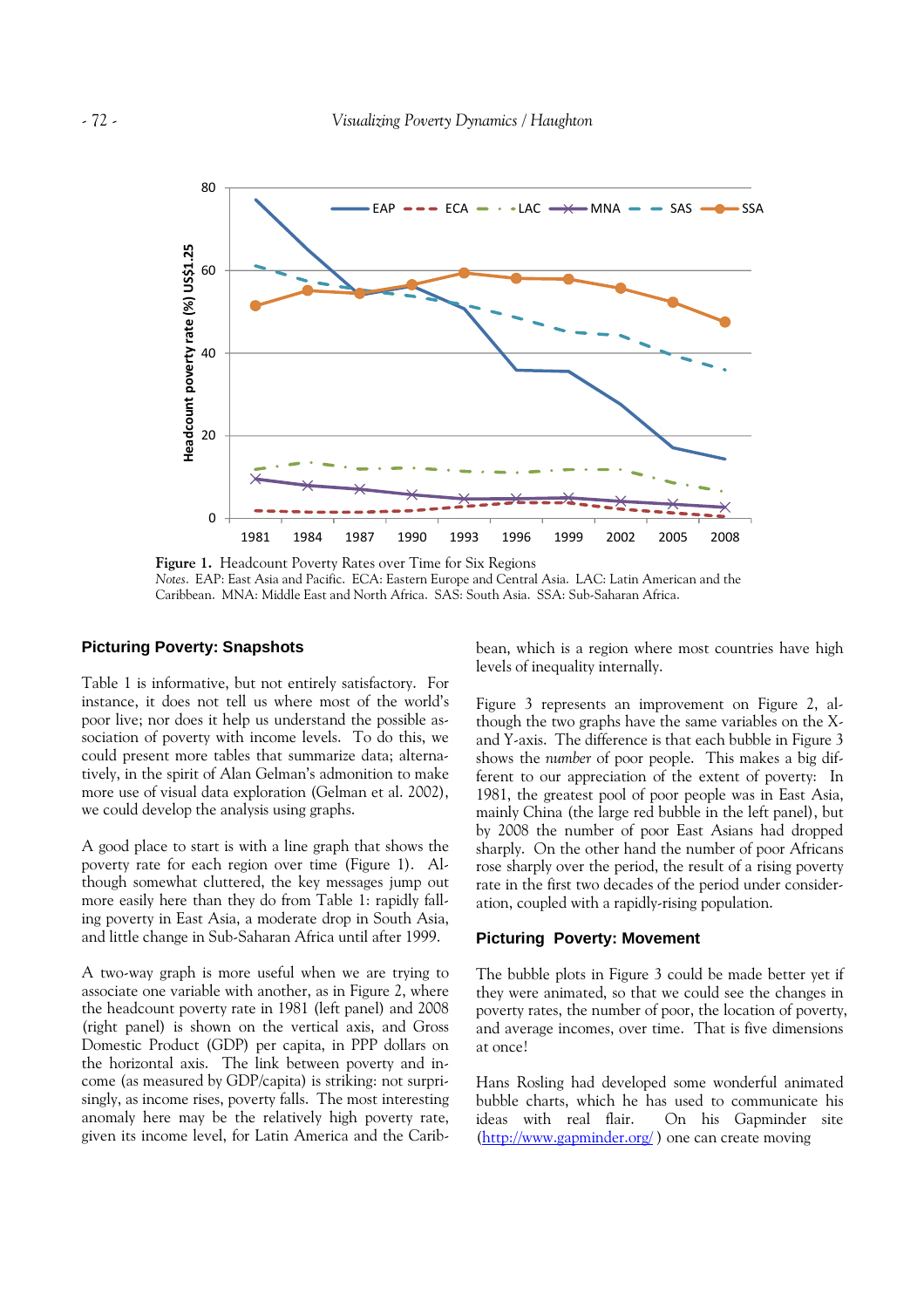

**Figure 2.** Associating Poverty Rates with GDP/capita for Major Regions, 1981 (left) and 2008 (right) *Source:* Table 1 for poverty rates, and World Bank (World Economic Indicators) for GDP and population data. *Notes*. EAP: East Asia and Pacific. ECA: Eastern Europe and Central Asia. LAC: Latin American and the Caribbean. MNA: Middle East and North Africa. SAS: South Asia. SSA: Sub-Saharan Africa.]

charts for the data series that are posted there, but those series do not include poverty rates.

An animated bubble chart can be constructed fairly easily in Excel, following the steps outlined below. To see our bubble plot in action, you can find the file at http://web.cas.suffolk.edu/faculty/jhaughton/BubblesGDP p125r2012.xlsm (and it is also provided with this paper); then just click on the AnimatedGraphs tab, and you will get a spreadsheet with this graph; click on the button labeled "Play" and the graph will move, or use the slider at the right of the graph to move it one year at a time.

## **The Mechanics of Constructing an Animated Bubble Plot in Excel**

The instructions here rely heavily on the excellent posting by S. Anand (http://www.s-anand.net/blog/motioncharts-in-excel/ ). It is also possible to make dynamic bubble charts using the tools available in Google Analytics – for instance at

http://www.google.com/ig/directory?type=gadgets&url= www.youcalc.com/apps/1238149110412/igoogle.xml. We use Excel because it is widely employed, so the learning curve for most people will be shorter.

First, organize the data as shown at the top of the next page, with a column for the date, the region ("Thing"), the log of GDP per capita  $("X")$ , the poverty rate  $("Y")$ , and the number of poor people ("Z"), in millions. In addition create a variable called "Key" that concatenates the date and region; for instance, the command could be "=A6&B6". Note that I have created measures of the poverty rate for every year, by linearly interpolating for the years that are not included in the PovcalNet computations.



**Figure 3.** Associating Poverty Rates and Totals with GDP/capita for Major Regions, 1981 (left) and 2008 (right) *Source:* As for Figure 2.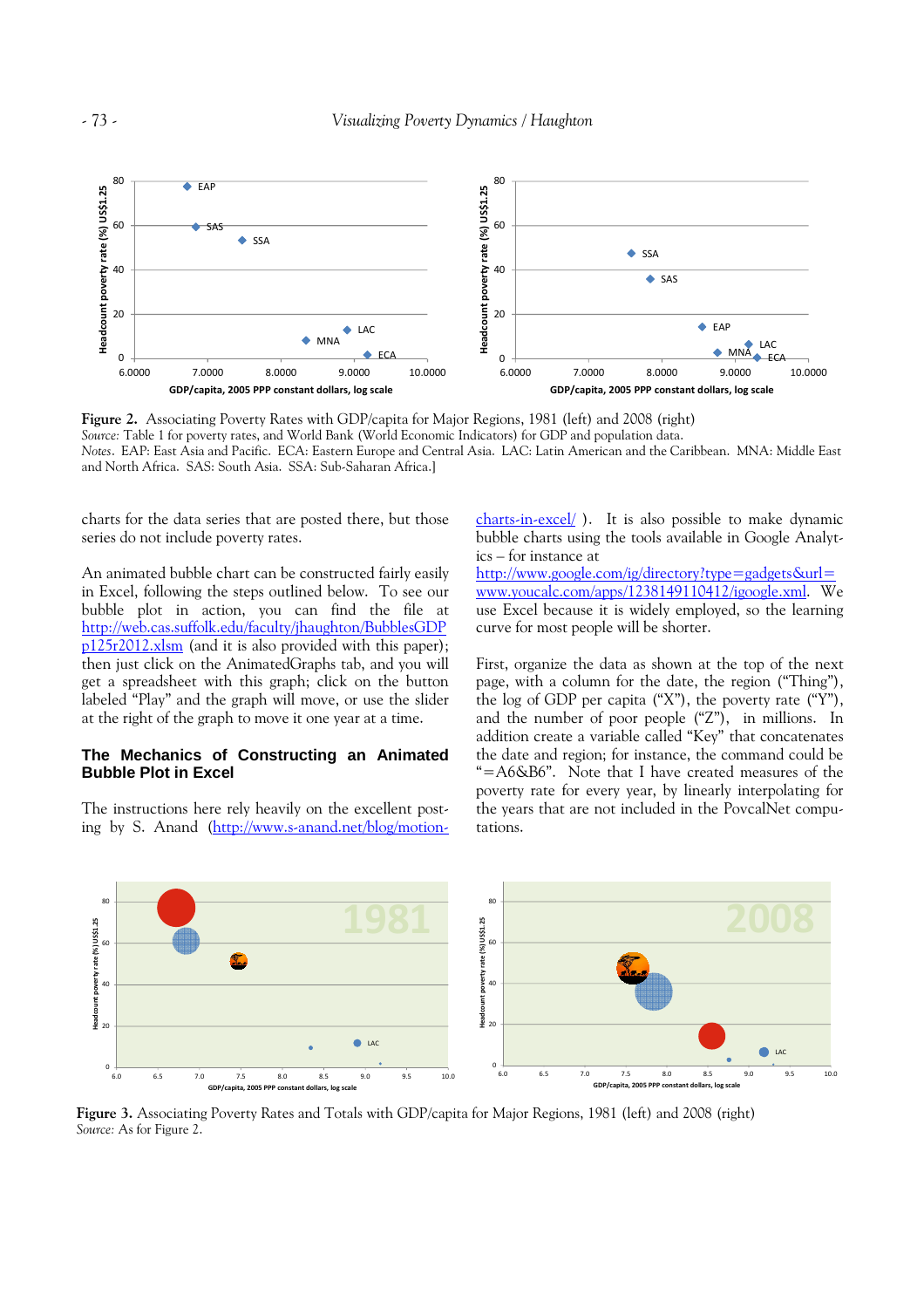| Date | Thing      | Key     | x    | Υ     | Z       |
|------|------------|---------|------|-------|---------|
| 1981 | EAP        | 1981EAP | 6.72 | 77.18 | 1087.38 |
| 1981 | <b>ECA</b> | 1981ECA | 9.18 | 1.91  | 6.08    |
| 1981 | LAC        | 1981LAC | 8.90 | 11.89 | 46.44   |
| 1981 | <b>MNA</b> | 1981MNA | 8.34 | 9.56  | 13.86   |
| 1981 | SAS        | 1981SAS | 6.84 | 61.14 | 546.02  |
| 1981 | <b>SSA</b> | 1981SSA | 7.47 | 51.45 | 213.40  |
| 1982 | EAP        | 1982EAP | 6.76 | 73.13 | 1030.59 |
| 1982 | ECA        | 1982ECA | 9.15 | 1.79  | 5.64    |

Note: EAP: East Asian and Pacific. ECA: Europe and Central Asia. LAC: Latin America and the Caribbean. MNA: Middle East and North Africa. SAS: South Asia. SSA: Sub-Saharan Africa.

Second, label a cell with a word such as "Offset", and put in an initial value of 0, as shown here; be sure to name the cell by typing the name Offset over the band on the top left that gives the cell address. Then create a cell called "Today" and put in the initial data plus the value in offset, for instance with the command "=A6+Offset". Cell A6 has the initial date.

|                |              |        | K     |        |
|----------------|--------------|--------|-------|--------|
|                | Offset       | 0      |       |        |
|                | Today        | 1981   |       |        |
|                |              |        |       |        |
|                | <b>Thing</b> | X      | Υ     | z      |
| 6              | EAP          | 6.7216 | 77.18 | 1087.4 |
| $\overline{7}$ | <b>ECA</b>   | 9.1804 | 1.91  | 6.1    |
| 8              | <b>LAC</b>   | 8.9034 | 11.89 | 46.4   |
| 9              | <b>MNA</b>   | 8.3422 | 9.56  | 13.9   |
| 10             | SAS          | 6.8392 | 61.14 | 546.0  |
| 11             | SSA          | 7.4717 | 51.45 | 213.4  |

Third, create a lookup table like the one shown at the bottom of this page. In our example, the margins (Thing, EAP, X, etc.) are typed in directly. The numbers in the table are created by looking up the large dataset. The table itself will display the numbers, such as 6.7216 (EAP row, X, 1981), but the numbers will be drawn from the full dataset by using the "=vlookup $(.)$ " command, as shown in the figure below; it requires four arguments – the first is the value to look up (e.g. 1981EAP), the second is the location of the full data set, the third is an index of the column in the dataset from which one

should draw the value, and the last is a logical operator that is set equal to "FALSE" if the lookup match is to be exact.

The fourth step is to create a bubble chart based on the data in the lookup table. Highlight the numbers in the lookup table, and click on: Insert – Charts – Other Charts . Then select the plain version of the bubble charts. Make the graph look good! Here are a few thoughts on this process:

- The bubbles may be too big. Solution: Right click on any bubble, select "Series Options", and scale the bubble size.
- We don't know which bubble refers to which region. Solution: Color the bubbles differently. Click on a bubble until just that bubble is highlighted. Then right click, and choose "Format Data Point." If you want to color the bubble, pick "Fill", check "Solid fill", and choose a color. It is also a good idea to set the transparency to about 30%, so that you can partly see through a bubble, which is helpful if there are other bubbles behind it. If you want to get fancy, you can put a picture on a bubble – as I have done for the Africa bubble. Instead of picking "Solid fill", choose "Picture or texture fill", and then insert the picture you want from a file or Clip Art. Be warned, however, that this can clutter a chart very easily, so don't be tempted to over-decorate the graph, as that could detract from its central message.
- The bubbles may be lost in the graph. Solution: limit the axes. It is always a good idea to label the axes so that the graph is essentially self-contained.
- Adding a date in the background. Solution: Click on a bubble, right click, and click on "Select data." In the pop-up window, click on Edit, and in the box that says "Series name:" put in the spreadsheet address of the year (for instance J3). Click on OK as required. Now click on the chart, click on the "Layout" tab under "Chart Tools" at the top of the screen, and click on "Chart Title" and choose "Centered Overlay Title." The year will now appear on

|   | Offset       |                                               |                                               |
|---|--------------|-----------------------------------------------|-----------------------------------------------|
|   | Today        | $=A7+O$ ffset                                 |                                               |
|   |              |                                               |                                               |
|   | <b>Thing</b> |                                               |                                               |
| 6 | EAP          | =VLOOKUP(\$J\$3&\$I6,\$C\$7:\$F\$156,2,FALSE) | =VLOOKUP(\$J\$3&\$I6,\$C\$7:\$F\$156,3,FALSE) |
|   | <b>ECA</b>   | =VLOOKUP(\$J\$3&\$I7,\$C\$7:\$F\$156,2,FALSE) | =VLOOKUP(\$J\$3&\$I7,\$C\$7:\$F\$156,3,FALSE) |
| 8 | <b>LAC</b>   | =VLOOKUP(\$J\$3&\$I8,\$C\$7:\$F\$156,2,FALSE) | =VLOOKUP(\$J\$3&\$I8,\$C\$7:\$F\$156,3,FALSE) |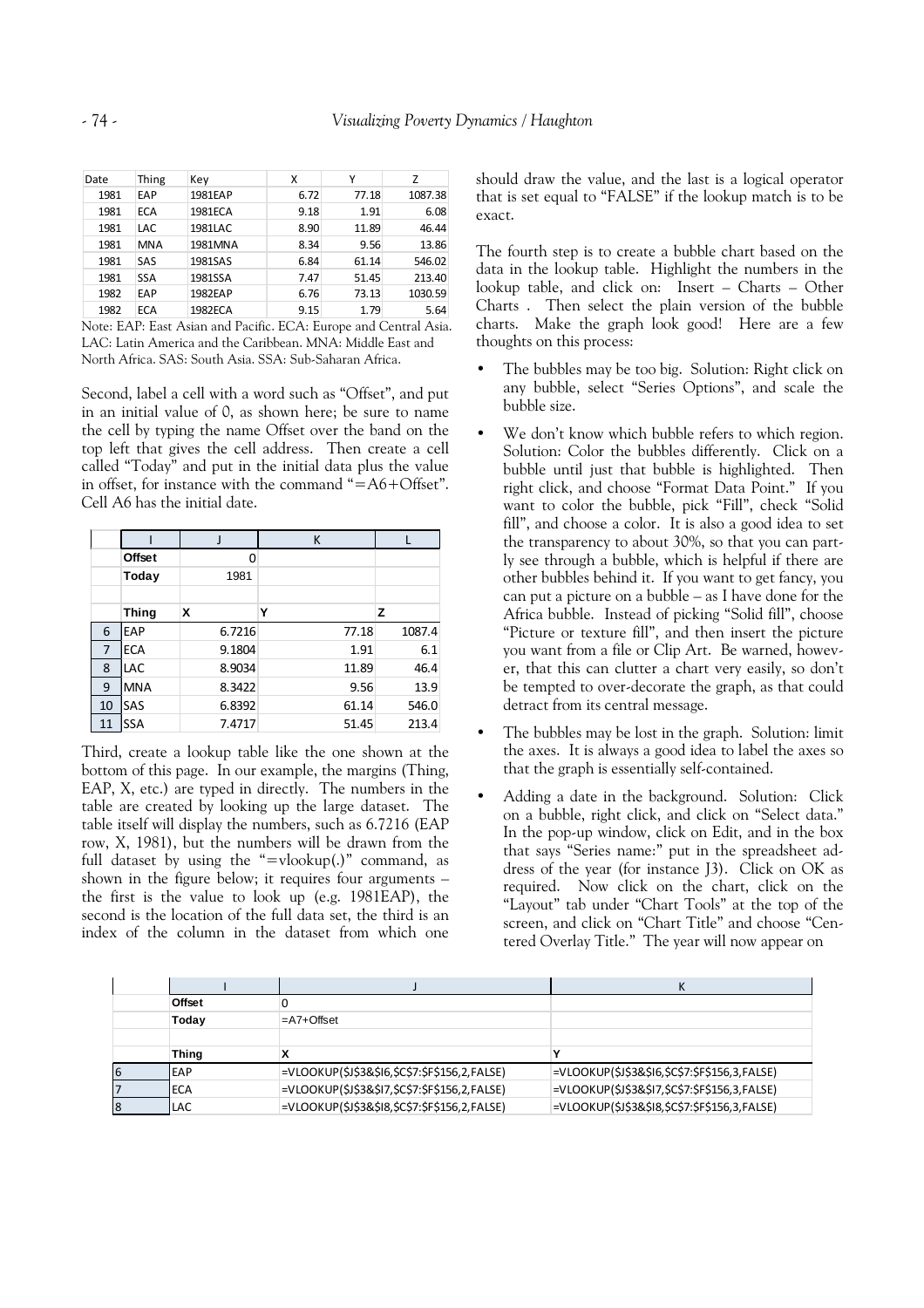chart. Format it to your taste: click on the title until it is shown in a box, then highlight the date, and make it big – I use a 72 point font – and then color it in a faint but visible hue. It will appear in the background, visible but not intrusive.

Label the bubbles. One can also put labels next to the bubbles. Click on the chart, then pick Layout (under Chart Tools) and Data Labels. Determine where you would like the data labels to be. This will put numbers next to each bubble. Now go to the data label on each bubble, click twice, and type the label you want (e.g. SSA for Sub-Saharan Africa) in place of the number. Again, be careful not to clutter the graph unduly. I have included a label for Latin America and the Caribbean, by way of illustration; this is a small bubble, for which coloring does not work well.

Once you are satisfied that you have a beautiful bubble chart – my version, after considerable experimentation, is in Figure  $3$  – the fifth and final step is to animate it, which may be done in two ways, with a manual scroll bar, and with an automated button.

To add a scroll bar: if you have Excel 2007, click on the Developer tab, and then click on Insert, and click on the icon (under "Form Controls") that gives a scroll bar. This will be a vertical bar with a slider, and you can format it to look nice next to the bubble plot. Now right click on the scroll bar, go to Format Control, click on the Control tab, and link the scroll bar to the Offset cell. Now as you move the slider on the scroll bar up or down, or click on its arrows, the graph will change from one year to the next.

To add a "Play" button: Using Excel 2007, click on the Developer tab, then Insert, choose the icon for "Button (Form Control)", accept the prompt for a macro, and place the button where you want to put it. You can rename the button by right clicking on it, choosing "Edit Text", and typing "Play" or whatever name you want to call it.

Now right click on the button, and choose "Assign Macro", which will bring up a small window. Click on "New", and when the appropriate box appears, type in the following:

```
Declare Sub Sleep Lib "kernel32" (ByVal 
dwMilliseconds As Long) 
Sub Button1_Click() 
     Dim i As Integer 
    For i = 0 To 27:
         Range("J2").Value = i 
         Application.Calculate
```

```
 Sleep (500) 
      Next 
End Sub
```
You may need to modify this code somewhat. If your button has a different number you might need to put Button2\_Click, for instance. The number 27 reflects the number of years for which we have data – in this case, 1981 through 2008 – minus 1. The "J2" refers to the address of the "Offset" cell, which starts at 0 (for 1981) and rises to 27 (for 2008). And the number 500 in the "Sleep" line controls the speed with which the bubble plot will move; higher numbers will slow the animation down.

Now just return to the spreadsheet; when you click on the "Play" button, the graph will be animated. If you have other graphs that are linked to the same numbers, then will be animated too, as in our example.

## **Lessons from the Animation**

After going to the trouble of creating the animated bubble graph, what do we learn? The answer is that several useful themes emerge. First, the great bulk of world poverty is in East Asia, South Asia, and Sub-Saharan Africa; the number of poor people in the other parts of the world is relatively small. A second storyline is that Africa, which was less poor than South and East Asia in 1981, is now the poorest region; this helps explain both the renewed interest in poverty reduction in Africa, and the importance of the upsurge in African economic growth over the last several years. The third clear pattern from the animated picture is that East Asia has been transformed: half of the world's poor lived there in 1981, but by 2005 it was clear that serious poverty in the region was rapidly disappearing. Finally, there is some evidence from the graph that since about 2000, all regions have been moving steadily towards the southeast – in other words, have experienced higher incomes and lower poverty rates.

The improvements that have occurred at the broad regional level have not been mirrored in every country. For instance, Haiti and Zimbabwe have become poorer than they were twenty years ago. It would therefore be valuable to disaggregate these graphs further; we leave this exercise to the enthusiastic reader.

Correspondence: jhaughton@suffolk.edu